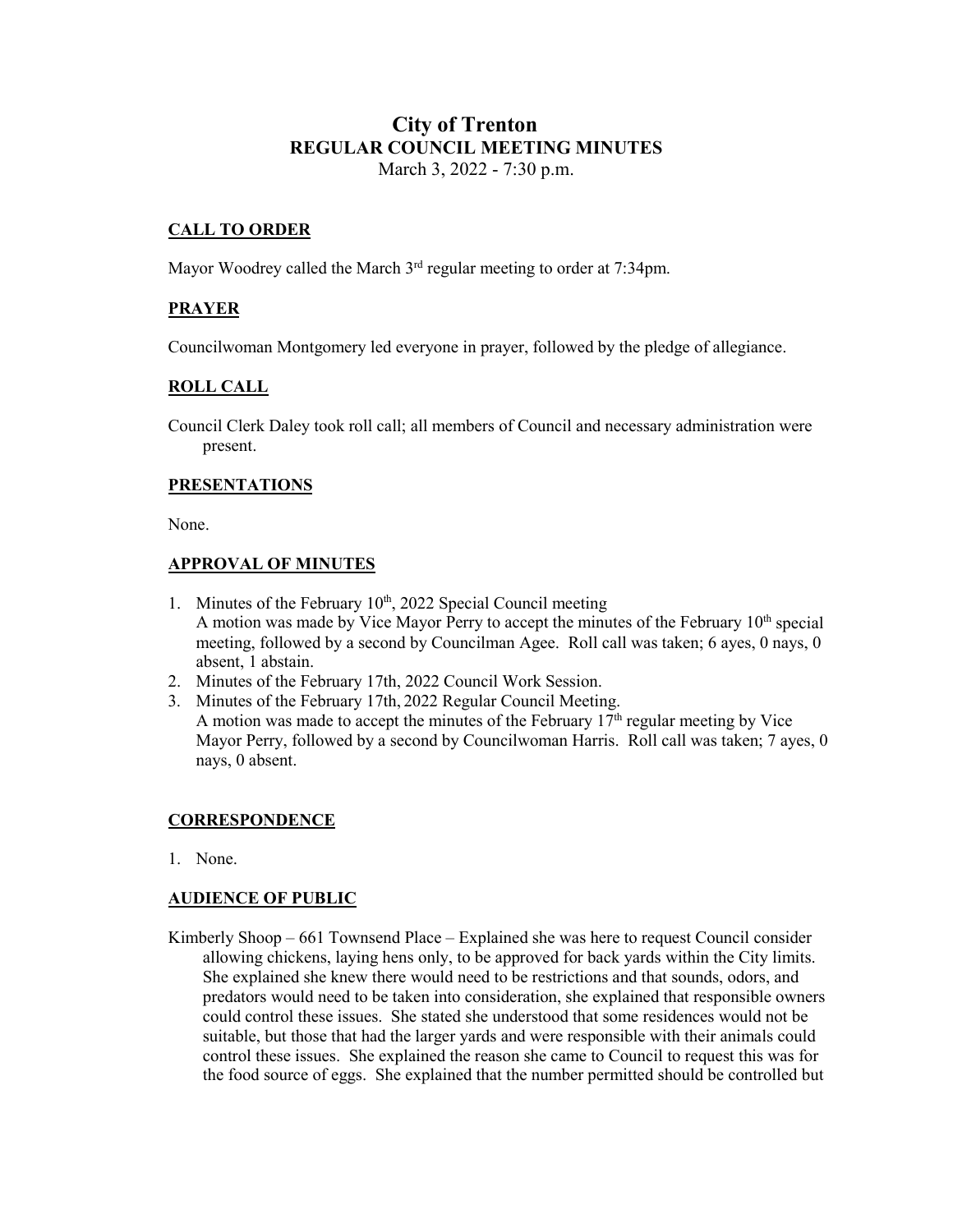her daughter wanted a few chickens for her 4-H project, she explained that if you double bed and do not allow for free roaming a lot of the issues wouldn't be an issue at all.

- Councilwoman Harris stated that yes she could see some responsible owners maintaining the odors, she was unsure how anyone would control the sound or how to control predators but she was open to the discussion, but it would have to really consider keeping owners responsible for keeping control of the issues of allowing this.
- Zoning Administrator stated that he would work on some legislation to present to Council for them to consider. Council stated they would not be opposed to reviewing what he could come up with.

#### **UNFINISHED BUSINESS**

1. None.

#### **PUBLIC HEARINGS**

1. AN ORDINANCE TO RE-ZONE PART OF LOT 3874, CURRENT PARCEL NUMBER R8600-064-000-011, LOCATED ON HOWE ROAD IN THE CITY OF TRENTON, OHIO. **(Third Reading, Public Hearing)**

Mayor Calvin Woodrey opened the floor for anyone interested in speaking for the Public Hearing regarding the rezoning.

John Bare – on behalf of Cristo homes presented a power point showing the current zoning around the 49.12 acres. He showed where they would like to re-zone 31 of the acres to R-2. They showed a natural tree break of where they would separate the R-1 from the R-2. He discussed the difference between the square footage of lots between the R-1 vs. R-2. He went through his slides and completed his presentation.

Mayor Calvin Woodrey asked if there was anyone else that wished to speak for the ordinance in question. There were not. Mayor Woodrey closed the for section of the Public hearing.

Mayor Woodrey then opened the against portion of the public hearing, asking those that wished to speak against the re-zoning to come up and state their name and address.

Larry Getz – 5658 Howe Rd. – asked what the sale price of these homes would be? He then shared his concerns regarding the flooding of the creek in this area, he explained the amount of water they deal with and asked if the City was going to address the issue?

Tom Anglin – 5557 Howe Rd. – explained he owned the property along five of the lots. He stated he did not wish to see any more homes being built in this area but was specifically against more R-2 homes, or multi-family homes. It was clarified that all homes would be single family. He asked what the plan was for the infrastructure within the City. We have already added Carvana and the amount of vehicles and traffic is already a serious issue in and out of the City. He then stated that the flooding in that area is a problem and Madison Township and the County will not fix these issues, more homes is not going to help this issue but now make it part of the City's issues.

Michael Montgomery – 504 West Arlington – The price these developers put on the houses are not really the issue, it's the fact that the R-2 properties have no yards, which then creates issues for the neighboring larger properties. He explained he has five R-2 properties surrounding his property and those neighbors have acted as though his yard is theirs to dispose of trash, create fire pits and what not due to them having no yard. This issue would only increase due to more R-2 homes. He is not interested in his property value dropping due to placing more R-2 homes in the area.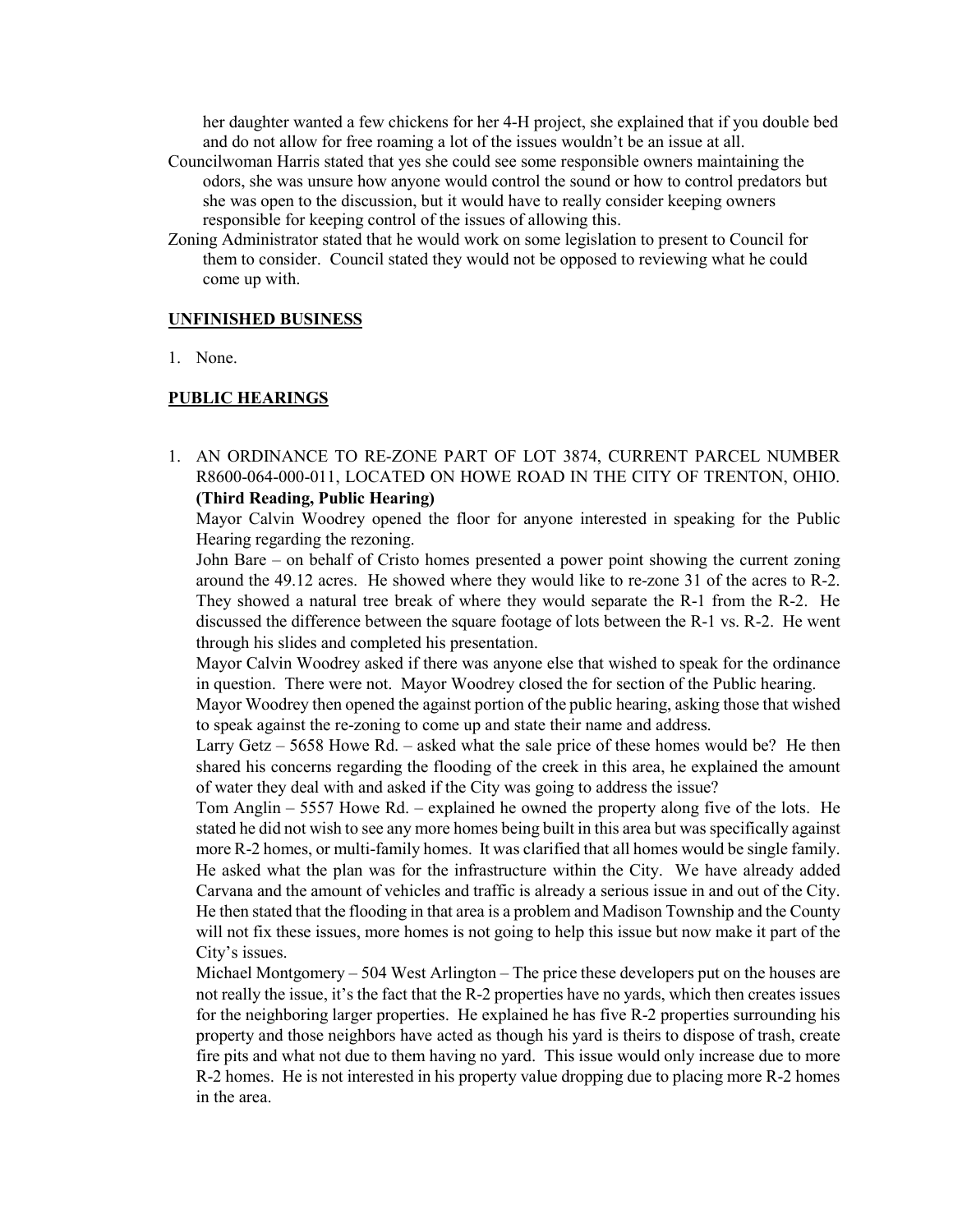Floyd Croucher  $-750$  Townsend  $-$  stated he wanted it to stay R-1, he is concerned about property values in the neighborhood.

Dorothy Smith – 5867 Howe Rd. – stated she built the log cabin where she resides with her husband 33 years ago, her husband has since passed and that yes they have major flooding issues but mostly she just wants to continue out her years being able to sit on her front porch watching the wildlife instead of looking at a bunch of houses.

Debbie Rider – 615 Cranewood – stated she was against more R-2 homes, she asked Council to keep it R-1. She made clear she is not against progress for the City, but felt fewer larger homes rather than too many smaller homes including the extra traffic is not needed in this area. Jim Kaniff – 415 West Arlington – He stated that he was aware that B and B rents out of California already own multiple R-2 homes in our area. Outside companies do not respect the City as a Permanent residents do. Home owners will come if you build R-1 homes. For the benefits of the community and the school districts, he advised to keep it R-1.

Jim Pressler – 723 Ginger Ridge – recalled back in 2006-08 a developer came to the Council and presented 31 R-1 lots to go into this same Parcel. Council did not approve any R-2 at that time. Unfortunately for the developer the economy crashed and the development did not go in. He believed the property was sold back to the original owner. If Cristo does want to build all R-1, then just wait someone will.

Seth Adkins – 604 West Aberdeen – stated he wanted to see more R-1 development in our City, there are people looking for larger homes in our area, and there are not many to choose from.

Cheryl Compton – 911 Centennial Run – She stated that her and her husband purchased a Cristo R-1 home in the first stage of Centennial run, shortly after phase two went up with all R-2 homes, and in her 4 years living in the development she stated she feels that the City would benefit from keeping the property all R-1 stating homeowners in R-1 purchase to stay. She then added that hearing this new parcel has flooding issues she reminded Council of the multiple flooding issues Centennial Run went through recently and that Cristo would do nothing to help with the issues and leaving Council to have to deal with their hardships.

Alexis Adkins – 604 West Aberdeen – stated she loved Trenton, she was not originally from the town but when she chose to move here it was because it was a country feeling town that still had amenities, she expressed that if more homes were going in they should be R-1. They will be larger nicer homes. She personally is not impressed by the quality of Cristo homes, but as someone that bought a home to come into this City, you need to stick with adding more, larger homes with more green spaces. Cheaper homes have more potential to turn into rentals. She explained she felt she had a larger yard but with the duke easements she cannot even put up a fence so why make these yards even smaller.

Jason Kinsel- 616 Brelsford – Trenton is known for its small hometown country feel. I have been building homes for 25 years. I worked for developer's that cared more about quantity than quality as Cristo does. You should not allow this re-zoning. Why do we need more, smaller homes when we have a majority of that available, which do have the potential to be rentals? He said if you build larger homes with green space, people will be attracted to the area, there is no worry that those homes will sell.

Mayor Woodrey asked if anyone else wished to speak against the re-zoning, when there were not, he closed the against portion and ended the public hearing.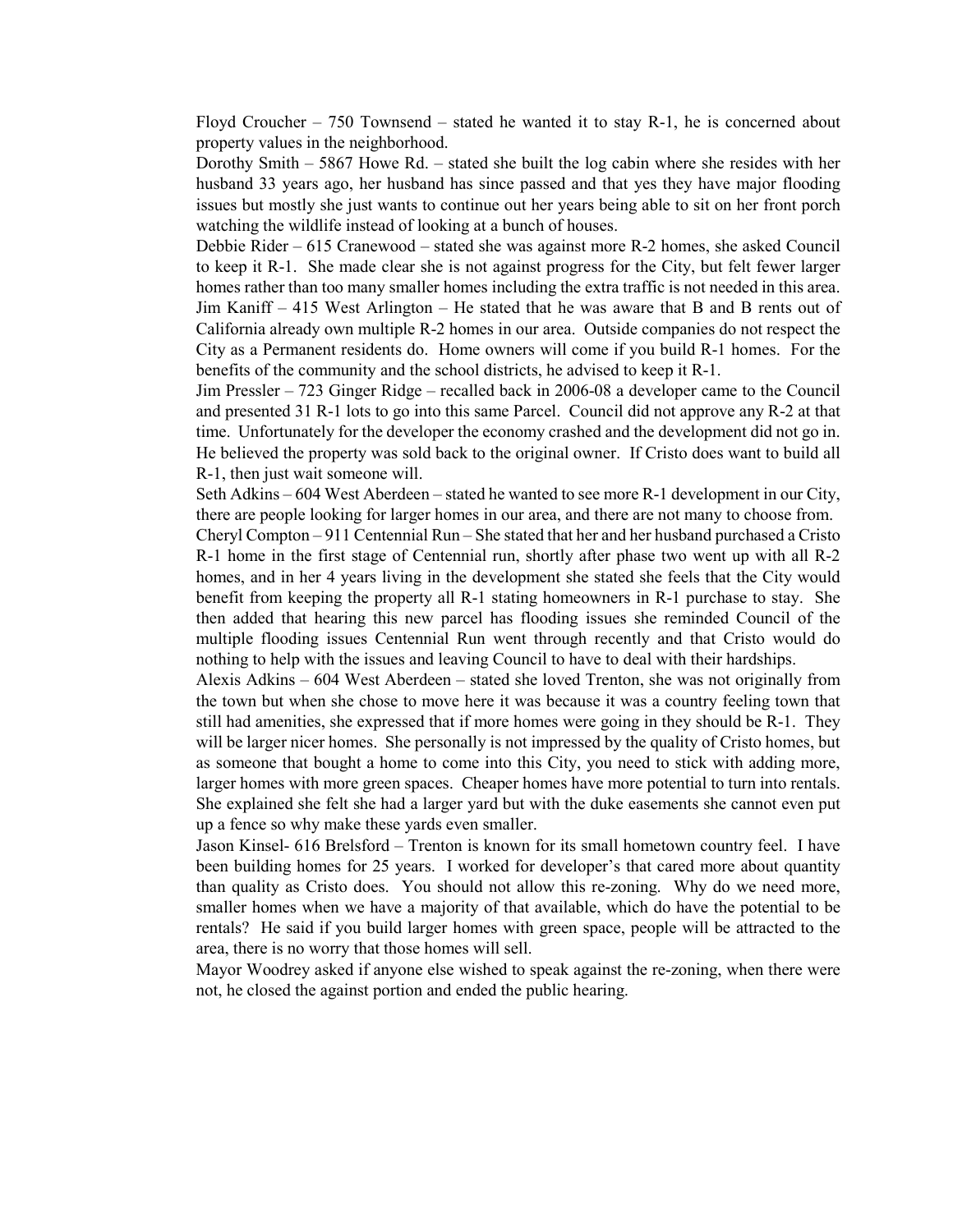### **NEW BUSINESS**

- 1. A MOTION TO APPOINT TO THE PARKS BOARD FOR A THREE YEAR TERM STARTING JANUARY 1, 2022 AND ENDING ON DECEMBER 31, 2024. A motion to table this motion and let the Parks board make a recommendation was made by Councilman Perry and was seconded by Councilman Agee. Roll call was taken; 7 ayes, 0 nays, 0 absent
- 2. A MOTION APPROVING THE 2022 SUPPLEMENTAL TRANSFERS. THIS SEPARATE LEGISLATION TO SHOW TRANSFERS IS RECOMMENDED BY THE AUDITORS AS AN ANNUAL COMPLIANCE PROCEDURE. THE SUPPLEMENTAL TRANSFER SCHEDULE IS ATTACHED HEREWITH AS EXHIBIT A.

Vice Mayor Perry made a motion to approve, followed by a second by Councilwoman Harris. Roll call was taken; 7 ayes, 0 nays, 0 absent.

- 3. A MOTION AUTHORIZING THE CITY MANAGER TO PAY FOR FEBRUARY 2022 MEDICAL COVERAGE, PAYABLE TO MEDICAL MUTUAL OF OHIO, AT A COST OF \$46,153.47 AND FURTHER, AUTHORIZING THE TREASURER TO APPROVE THE THEN AND NOW CERTIFICATE RELATED THERETO IN COMPLIANCE WITH AND PURSUANT TO OHIO REVISED CODE SECTION 5705.41(D) AND CITY OF TRENTON RESOLUTION NO. 09-2012. A motion to authorize was made by Vice Mayor Perry followed by a second by Councilwoman Combs. Roll call was taken; 7 ayes, 0 nays, 0 absent.
- 4. A MOTION AUTHORIZING THE CITY MANAGER TO PAY FOR UPDATING THE CITY CODIFICATION PAGES, PAYABLE TO AMERICAN LEGAL PUBLISHING CORP., AT A COST OF \$4,500 AND FURTHER, AUTHORIZING THE TREASURER TO APPROVE THE THEN AND NOW CERTIFICATE RELATED THERETO IN COMPLIANCE WITH AND PURSUANT TO OHIO REVISED CODE SECTION 5705.41(D) AND CITY OF TRENTON RESOLUTION NO. 09-2012.

A motion to authorize was made by Mayor Woodrey, followed by a second by Councilwoman Combs. Roll call was taken; 7 ayes, 0 nays, 0 absent.

5. A MOTION AUTHORIZING THE CITY MANAGER TO PAY FOR BULER COUNTY EMERGENCY MANAGEMENT AGENCY ANNUAL DUES, PAYABLE TO BUTLER CO. EMERGENCY MGMT. AG., AT A COST OF \$5,078.19 AND FURTHER, AUTHORIZING THE TREASURER TO APPROVE THE THEN AND NOW CERTIFICATE RELATED THERETO IN COMPLIANCE WITH AND PURSUANT TO OHIO REVISED CODE SECTION 5705.41(D) AND CITY OF TRENTON RESOLUTION NO. 09-2012.

A motion to authorize was made by Vice Mayor Perry followed by a second by Councilwoman Montgomery. Roll call was taken; 7 ayes, 0 nays, 0 absent.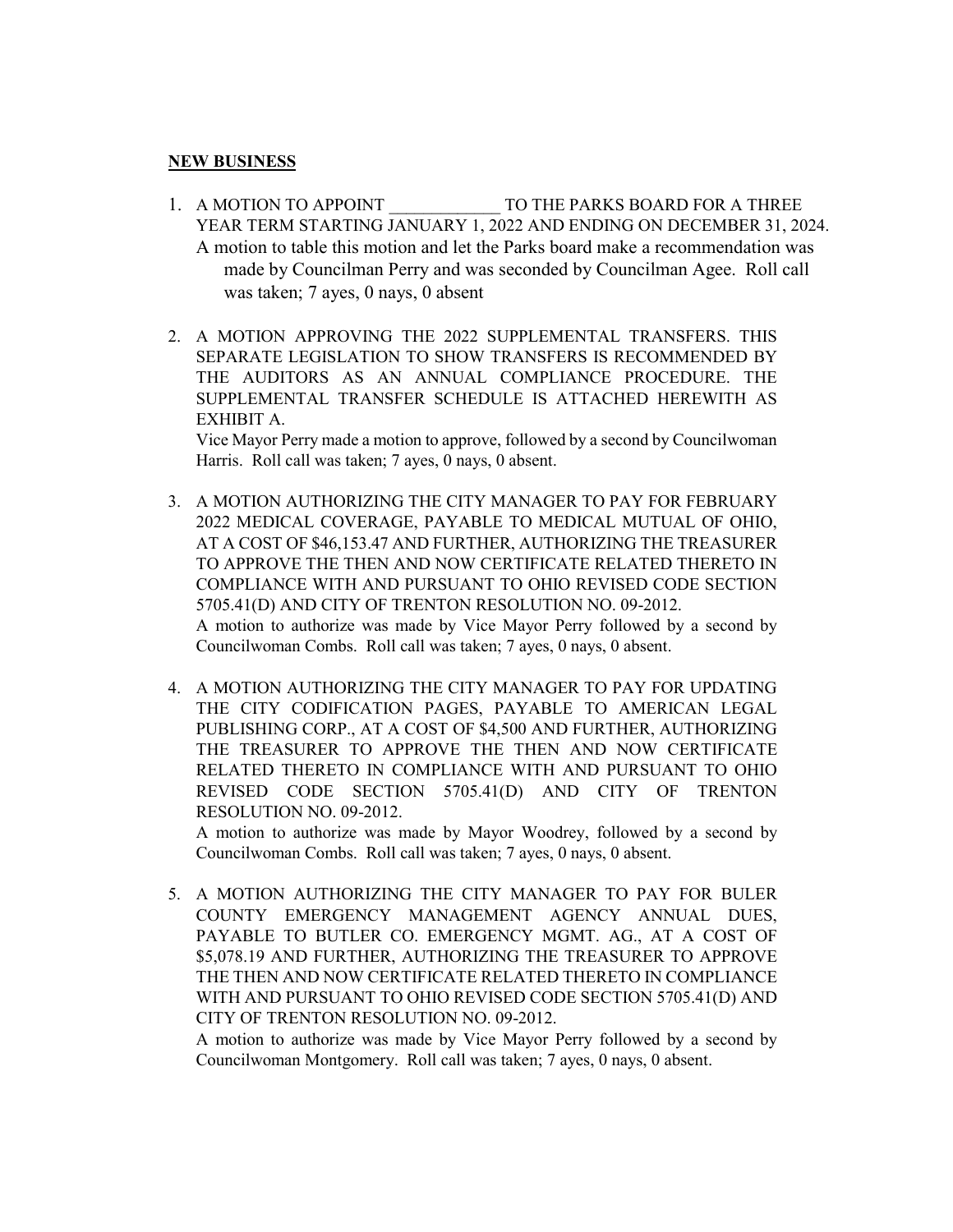6. A MOTION AUTHORIZING THE CITY MANAGER TO PAY FOR CENTER FOR LOCAL GOVERNMENT ANNUAL DUES, PAYABLE TO CENTER FOR LOCAL GOVERNMENT, AT A COST OF \$3,442.50 AND FURTHER, AUTHORIZING THE TREASURER TO APPROVE THE THEN AND NOW CERTIFICATE RELATED THERETO IN COMPLIANCE WITH AND PURSUANT TO OHIO REVISED CODE SECTION 5705.41(D) AND CITY OF TRENTON RESOLUTION NO. 09-2012.

A motion to authorize was made by Vice Mayor Perry followed by a second by Councilman Perry. Roll call was taken; 7 ayes, 0 nays, 0 absent.

#### **LEGISLATION**

A motion to have City Attorney Ziepfel read items 1 - 3 by title only was made by Vice Mayor Perry, followed by a second by Councilman Agee. Roll call was taken; 7 ayes, 0 nays, 0 absent. City Attorney Ziepfel read items 1-3 by title only, stopping after each to have Council vote on each items.

1. AN ORDINANCE TO RE-ZONE PART OF LOT 3874, CURRENT PARCEL NUMBER R8600-064-000-011, LOCATED ON HOWE ROAD IN THE CITY OF TRENTON, OHIO. **(Third Reading, Public Hearing)**

No motion was made to pass this ordinance.

A motion to deny the authorization of this ordinance was made by Vice Mayor Perry followed by a second by Councilman Perry. Roll call was taken; 7 ayes, 0 nays, 0 absent.

2. AN ORDINANCE AMENDING CHAPTER 1208 (COMMON OPEN SPACE), OF THE CODIFIED ORDINANCES OF THE CITY OF TRENTON, OHIO. **(Third Reading)**

A motion to table this ordinance until further discussion can be had during the March 7, 2022 special meeting was made by Vice Mayor Perry followed by a second by Councilman Agee. Roll call was taken; 7 ayes, 0 nays, 0 absent.

3. AN ORDINANCE AMENDING PART TWO – ADMINISTRATIVE CODE, TITLE TWO - GENERAL PROVISIONS, AMENDING CHAPTER 205 FEES OF THE CODIFIED ORDINANCES OF THE CITY OF TRENTON, OHIO. **(Third Reading)**

A motion to authorize was made by Vice Mayor Perry followed by a second by Councilman Agee. Roll call was taken; 7 ayes, 0 nays, 0 absent.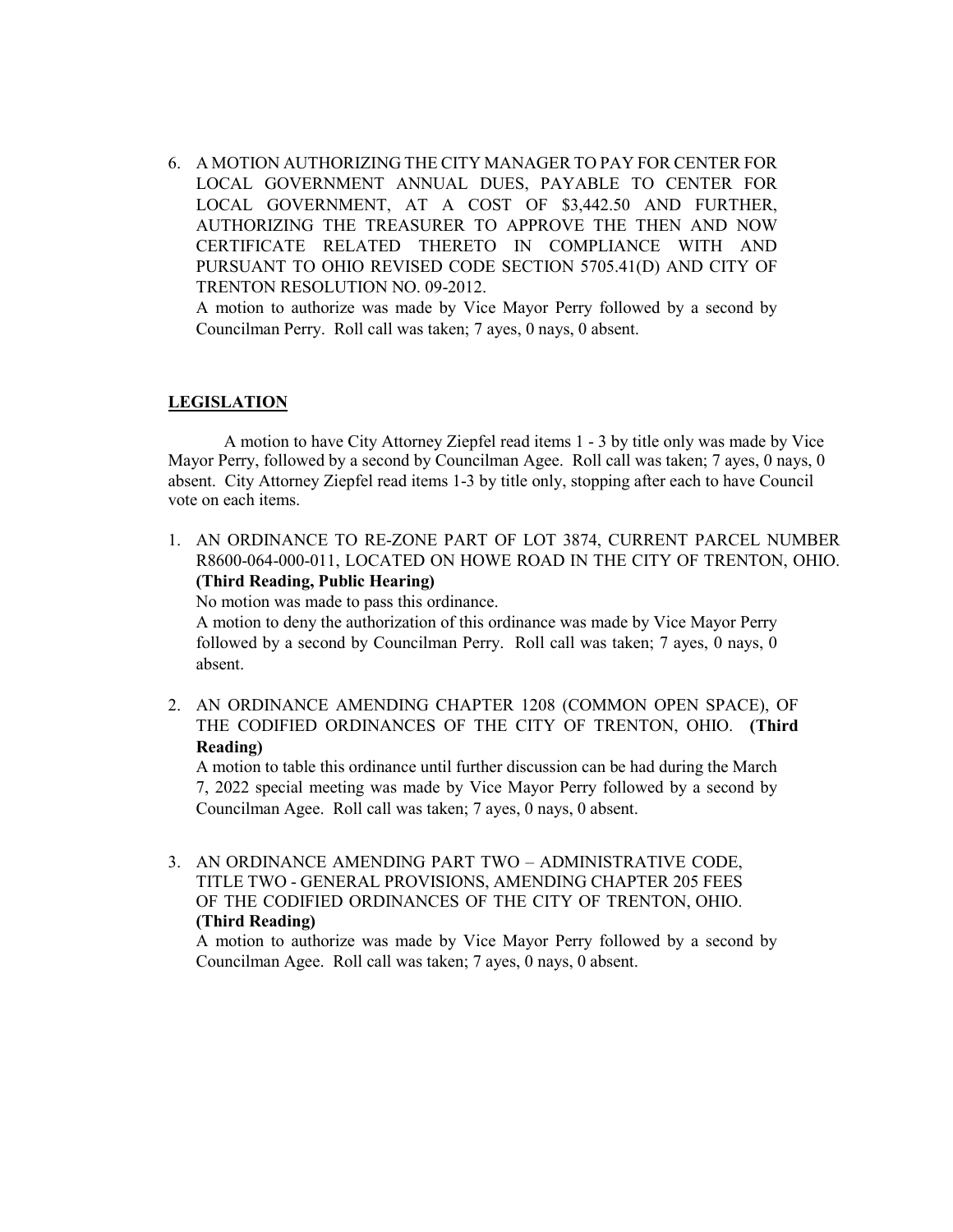5. A RESOLUTION TO ACCEPT A PERFORMANCE BOND FROM T-HALL DEVELOPMENT, LLC, AS PRINCIPLE AND MERCHANTS NATIONAL BONDING, INC., AS SURETY, BOND NUMBER NOH1852 IN THE AMOUNT OF \$117,752.27 FOR CITY APPROVED SITE WORK CONSTRUCTION OF THE MADISON MANOR SUBDIVISION, CITY OF TRENTON, BUTLER COUNTY, OHIO. **(First Reading, Suspend Rules)**

City Attorney Ziepfel read this ordinance in its entirety. A motion was made to suspend the three required readings and to vote on this resolution this evening by Vice Mayor Perry, followed by a second by Councilwoman Harris. Roll call was taken; 6 ayes, 0 nays, 0 absent, 1 abstain. A motion to accept was made by Vice Mayor Perry, followed by a second by Councilwoman Harris. Roll call was taken; 6 ayes, 0 nays, 0 absent, 0 abstain.

6. A RESOLUTION TO ACCEPT A MAINTENANCE BOND FROM T-HALL DEVELOPMENT, LLC, AS PRINCIPLE AND MERCHANTS NATIONAL BONDING, INC., AS SURETY, BOND NUMBER NOH1853 IN THE AMOUNT OF \$42,268.43 FOR CITY APPROVED SITE WORK CONSTRUCTION OF THE MADISON MANOR SUBDIVISION, CITY OF TRENTON, BUTLER COUNTY, OHIO. **(First Reading, Suspend Rules)**

City Attorney Ziepfel read this ordinance in its entirety. A motion was made to suspend the three required readings and to vote on this resolution this evening by Vice Mayor Perry, followed by a second by Councilwoman Harris. Roll call was taken; 6 ayes, 0 nays, 0 absent, 1 abstain. A motion to accept was made by Vice Mayor Perry, followed by a second by Councilwoman Harris. Roll call was taken; 6 ayes, 0 nays, 0 absent, 0 abstain.

7. AN ORDINANCE TO ACCEPT, MODIFY, OR REJECT THE FINAL PLAT (Record Plat) FOR MADISON MANOR, LOT 3421, BETWEEN THE MIAMIS, SECTIONS 30, TOWN 2, RANGE 4, CITY OF TRENTON, BUTLER COUNTY, OHIO, AND DECLARING AN EMERGENCY. **First Reading, Suspend Rules)**

City Attorney Ziepfel read this ordinance in its entirety. A motion was made to suspend the three required readings and to vote on this ordinance this evening by Vice Mayor Perry, followed by a second by Councilwoman Harris. Roll call was taken; 6 ayes, 0 nays, 0 absent, 1 abstain. A motion to accept was made by Vice Mayor Perry, followed by a second by Councilwoman Harris. Roll call was taken; 6 ayes, 0 nays, 0 absent, 0 abstain.

## **REPORTS**

City Attorney Ziepfel had no reports.

City Manager Marcos Nichols had no reports.

Council Clerk Laura Daley spoke regarding the vacancies on our boards. She asked that anyone in serving on any of boards committees and commissions to email her a letter of interest and or a resume to be considered by Council to serve. Idaley@ci.trenton.oh.us

### **AUDIENCE OF COUNCIL**

Councilwoman Harris thanked whomever was involved in the clean up of our giving box. She had heard of the vandalism to the products inside and stated she was so disappointed as the